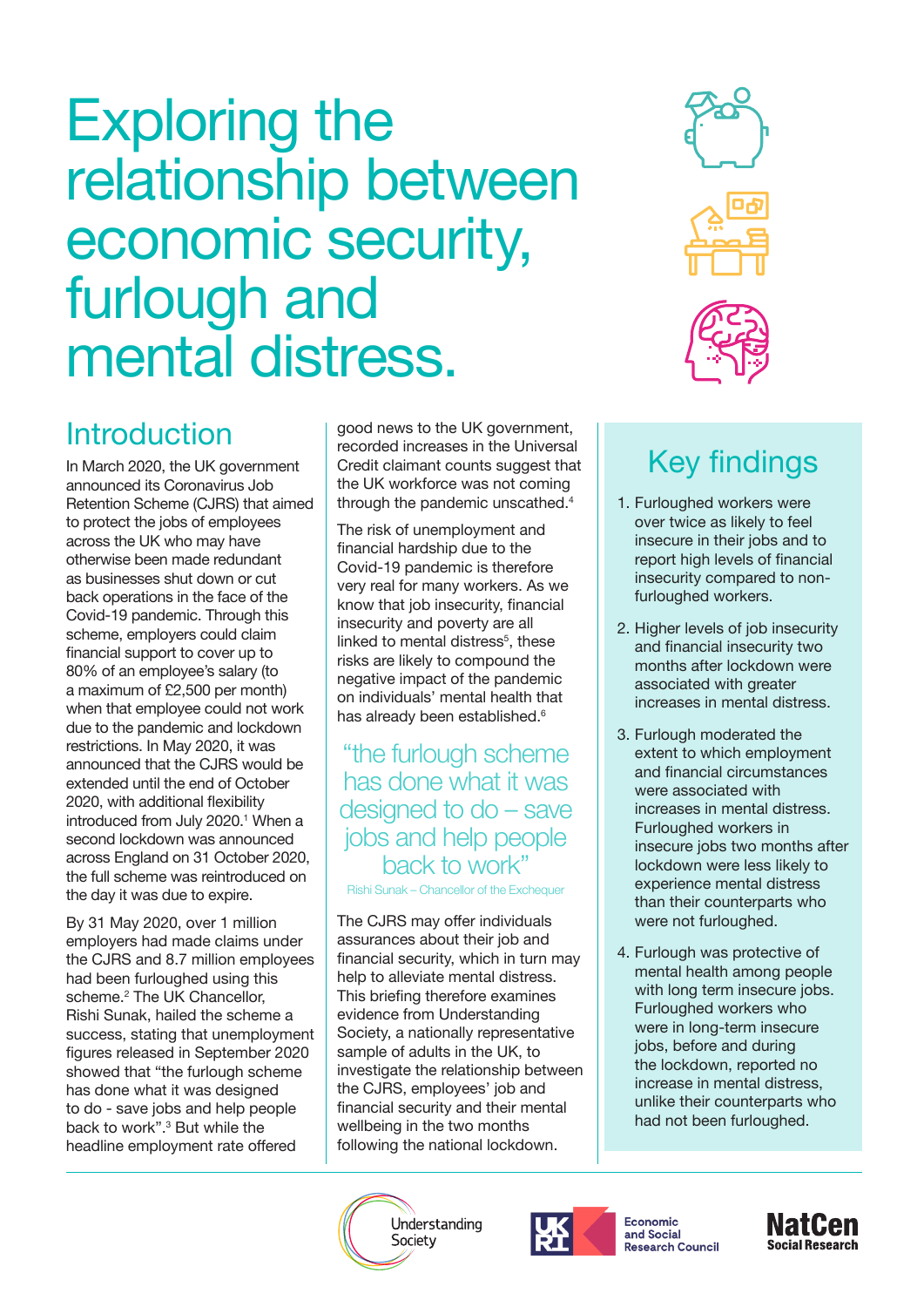### Data

Understanding Society (the UK Household Longitudinal Study) is a large, nationally representative household panel study that interviews all members of randomly selected households. There have been nine different survey waves since 2009. In April 2020, a shorter web-survey was launched as the first wave of a regular study to collect information on participants' lives throughout the Covid-19 pandemic. From the second wave of this Covid study (from May 2020), telephone interviews also collected information from households with no internet access.

All participants from Wave 8 or 9 of the main survey (completed between 2016 and 2019) were invited to take part in the Covid study. This briefing examines responses to questions about respondents' employment situation and their mental health through the pandemic, linked to responses collected from the same individuals in the main Understanding Society survey before the pandemic. It also uses pandemic-specific questions, including a question about whether people had been furloughed under the CJRS. A total of 10,321 respondents from Covid Wave 1 and 8,774 from Covid Wave 2 supplied information about their mental health and employment situation. More details of the study can be found at [https://www.](https://www.understandingsociety.ac.uk/) [understandingsociety.ac.uk/](https://www.understandingsociety.ac.uk/)

# **Methods**

#### **Measuring mental distress**

In all pre- and mid-pandemic waves of Understanding Society, respondents were asked a series of questions to assess their mental health. These questions, from the General Health Questionnaire (GHQ- 12), are designed to assesses common psychiatric conditions. The GHQ-12 consists of 12 items, each assessing the severity of a mental problem over the past few weeks using a 4-point scale (from 0 to 3). The total ranges from 0 to 36, with higher scores indicating worse mental distress. A threshold figure to show significant levels of mental distress can also be generated. This briefing defines pre-pandemic mental health as GHQ-12 scores collected between 2017 and 2019.

#### **Job and financial security**

In Wave 8 of the pre-pandemic study (2016-18), respondents were asked how likely they were to lose their job in the next 12 months. Responses were measured on a fourpoint scale from "*Very likely*" to "*Very unlikely*". To compare pre- and mid-pandemic data on job security, binary indicators were created to identify people with low job security before the pandemic (who said it was

likely or very likely that they would lose their job in the next 12 months compared to those who said it was unlikely or very unlikely) and in May 2020 during the pandemic (who said there was a 50% chance or higher that they would lose their job or shut their business in the next three months compared to those who said there was less than 50% chance).

In May 2020 respondents were also asked to estimate, as a percentage, the likelihood of having difficulty paying their usual bills and expenses. Those who said there was a 50% chance or higher that they would struggle to pay the bills in the next three months were recorded as having low financial security. Those who said there was lower than a 50% chance were recorded as being financially secure. No such information was collected on individuals' financial security before the pandemic started.

This briefing uses these variables to investigate how changes in mental distress have varied between workers in the UK depending on their employment situation, and how this relates to their current level of financial security and their job security before and during the pandemic.

## Main results

#### **Did furlough change perceptions of economic security?**

Feelings of economic insecurity in May 2020 were considerably greater among people who were furloughed. Job insecurity was almost three times more common among furloughed workers (27%) than those who remained at work (10%). Similarly, financial insecurity was twice as common for those who were furloughed (22%) compared to those who were not (11%). [Fig 1]

#### **Fig 1. Differences in job security and financial security by furlough status (May 2020).**



Exploring the relationship between economic security, furlough and mental distress **2**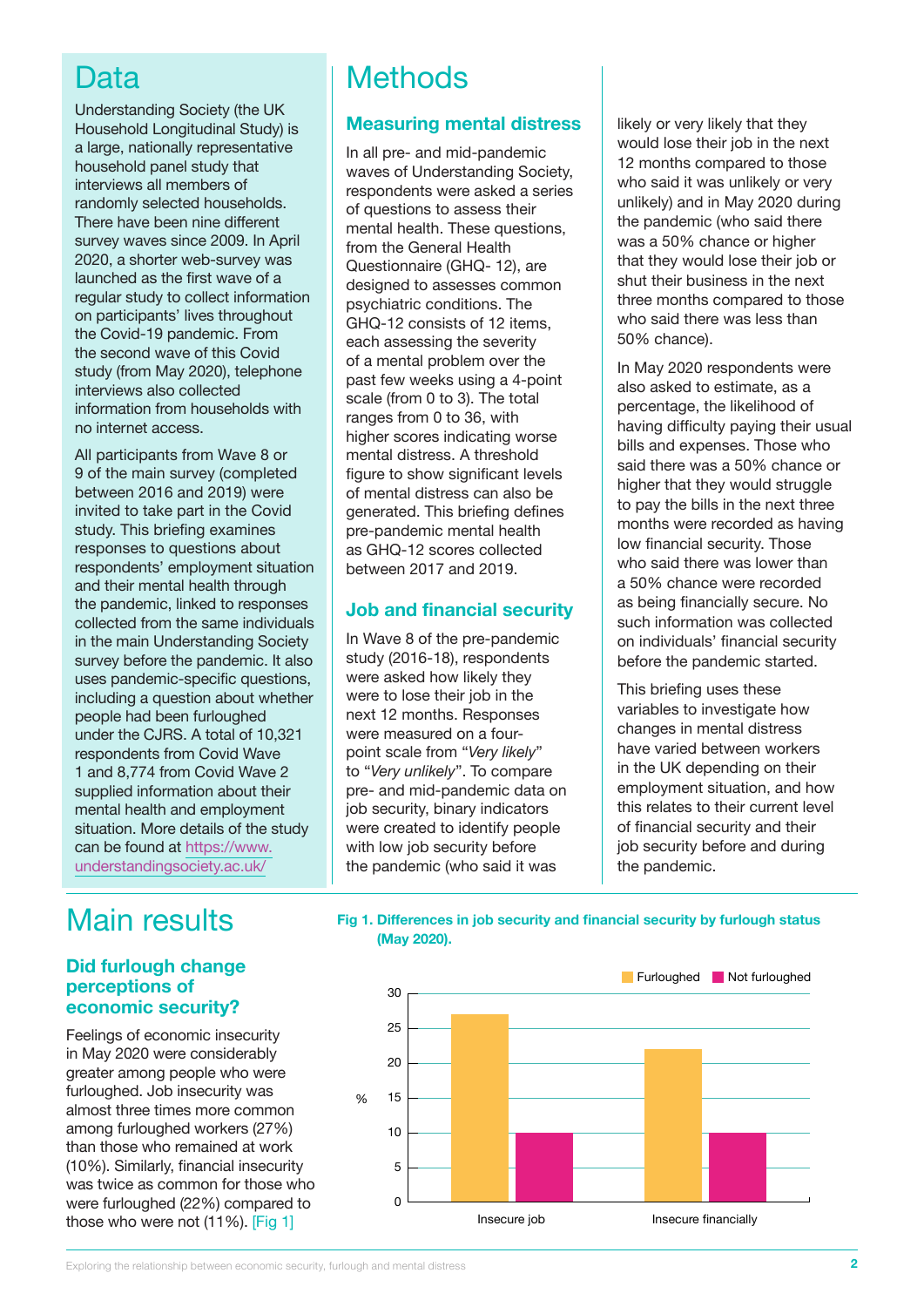This does not, however, appear to be a result of long-term job insecurity. Pre-pandemic levels of job insecurity were similar between those who went on to become furloughed (5.2%) and those who remained in work (5.5%). By May 2020, furloughed workers were five times more likely and nonfurloughed workers twice as likely to say they were in an insecure job as they had been before the pandemic.



#### **What impact did furlough have on people's mental health?**

Prior to the pandemic there were no differences in levels of mental distress between people who would go on to be furloughed by their employer and those who would remain at work. Mental distress increased significantly during the first month of the pandemic, but it increased equally for those who were furloughed and those who were not. Although the overall prevalence of mental distress fell slightly by May 2020, it fell equally among both types of workers. It appears that changes to working arrangements, by being furloughed or otherwise, were not directly associated with changes in mental distress. [Fig 2]

**Fig 2. Proportion of people with significant levels of mental distress before and during the pandemic.**







#### **How is job and financial security related to people's mental health?**

There are important differences in the economic circumstances of people affected by the CJRS which could influence whether the scheme was beneficial or harmful to mental health. We looked at how peoples' perceptions of their financial and job security were related to changes in mental health and explored whether this relationship was affected by whether a worker became furloughed or not.

Figure 3 shows that job security and financial security in May 2020 was closely related to whether mental health had worsened following lockdown in March 2020. Workers who reported low job and financial security two months into the pandemic experienced the largest increases in mental distress, with their financially and job secure counterparts experiencing the smallest increases. [Fig 3]

These findings are not unexpected given that financial and job insecurity are wellestablished risk factors for mental distress, but it is important to note that furlough appeared to moderate these risks to some extent and provided a level of relative protection. Being furloughed was associated with considerably smaller increases in mental distress for people in insecure jobs. It is possible that the CJRS conferred a degree of job security and diminished levels of stress usually associated with insecurity. Furlough's apparent benefits extended to people with higher levels of job security, as these groups also experienced smaller increases in mental distress than those who were not furloughed.

The benefits of furlough did not, however, extend to those who felt financially insecure in May 2020. Mental distress increased among the financially insecure, regardless of whether they had been furloughed or not – furloughed workers experienced a 3.2 point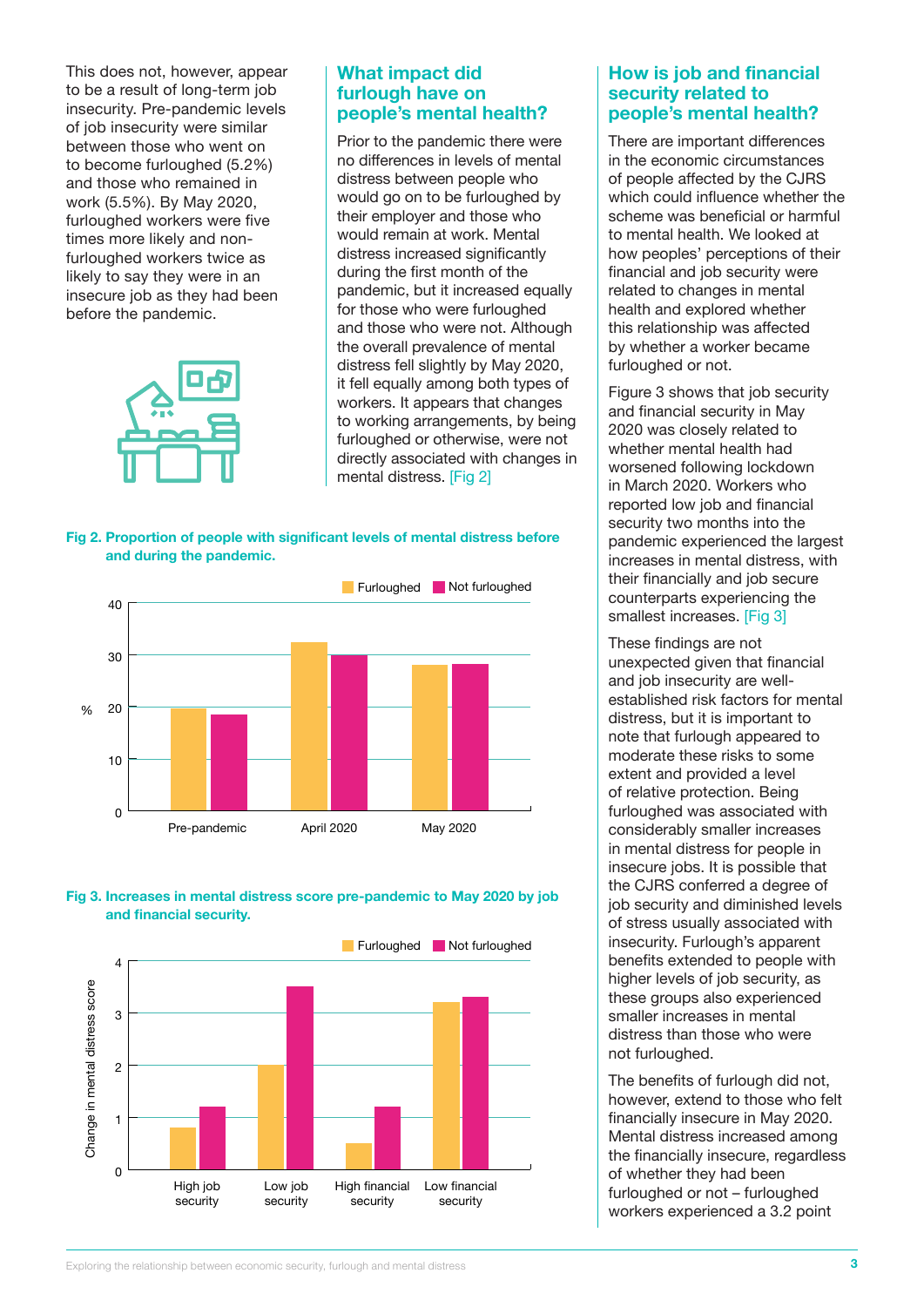increase compared to a similar 3.3 point increase experienced by those not furloughed.

These findings suggest that perceptions of economic insecurity two months after lockdown were associated with increased mental distress. It is possible that perceptions of security after two months were different prior to the lockdown and changed following the introduction of the CJRS. The following analysis tracks individuals' long-term perception of job security to examine how this was related to changes in mental distress among furloughed and non-furloughed workers.

### Long term job security and mental health

Figure 4 shows changes in mental distress among people who were in consistently secure or insecure jobs before and after lockdown, as well as those people whose job moved from insecure to secure and vice versa. Information on financial security prior to the pandemic was not available. [Fig 4]

Furloughed workers who were in long-term insecure jobs before and during the pandemic experienced little change to their mental health –

although they reported lower levels of mental distress in May 2020 compared to the pre-pandemic period, this was not statistically significant. This was in sharp contrast to non-furloughed workers in longterm insecure jobs whose mental distress scores rose significantly by nearly five points on average. One possible reason for the relatively protective effect of the CJRS may be that it represented a form of security and reduced the stress associated with job insecurity during a period of heightened anxiety. For all other types of workers, mental distress increased but was not significantly different according to whether they were furloughed or not.





# **Conclusions**

While furlough may have offered short term respite from the immediate economic shocks associated with the pandemic, mental distress appears to have increased for most people regardless of this help, potentially working through psychosocial pathways as workers cope with the stress and uncertainty of

possible longer-term job and financial insecurity.

Job and financial insecurity were associated with increases in mental distress. People in insecure jobs who were furloughed experienced a lesser increase in mental distress than those not furloughed. This implies that furlough moderated the

harmful effects of job insecurity on mental health with the CJRS likely providing a degree of reassurance during highly uncertain times. As England enters into a second national lockdown, the furlough scheme may once again offer some degree of respite to the most insecure workers. However, becoming furloughed cannot